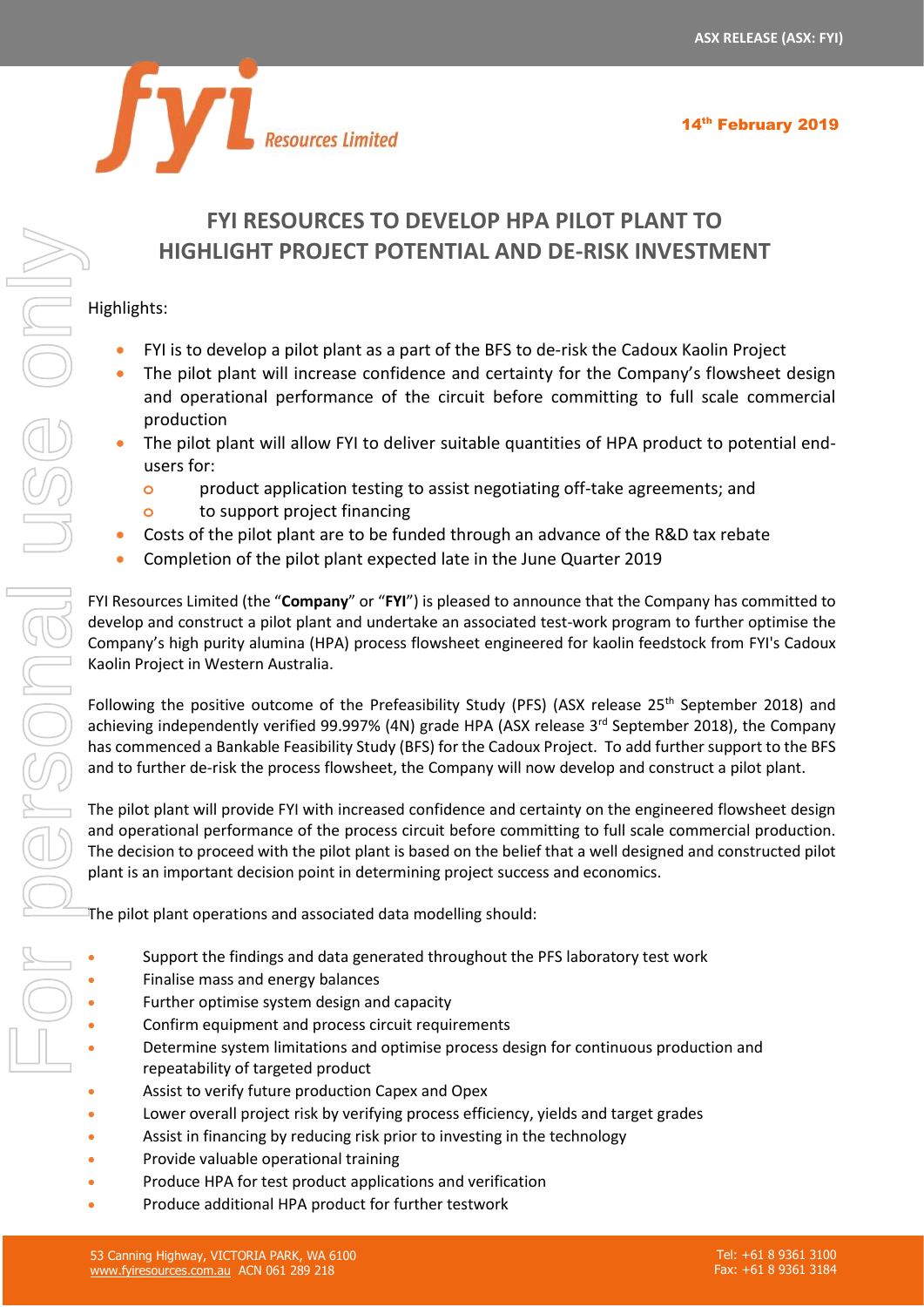

14<sup>th</sup> February 2019

FYI's HPA flowsheet circuit design is based on a standard hydrochloric acid leach and precipitation technology originally developed in the 1940s which has been modified to suit the Cadoux feedstock and application and purity requirements of current markets for high grade alumina.

As outlined in the PFS, the metallurgical response to the characteristics of the Cadoux kaolin is excellent in achieving a purity of 99.997% HPA. The designed flow sheet is straightforward and effective and the Company anticipates that the results from the pilot plant will provide increased confidence in the capital and operating costs of the HPA project. The pilot plant test program will help confirm and support the theoretical economic cases in the PFS and BFS and provide a qualified and quantified level of process assurance for future development and financing activities.

The pilot plant should also demonstrate the efficiency of the proposed refining process and proficiency of the process design by producing the very high-grade material on a continuous, but low scale, basis.

### **Pilot Plant Financing**

Although the pilot plant was not budgeted for under FYI's current BFS schedule, the Company has arranged funding of the total capital costs through the forward payment of the R&D tax rebate through Innovative Technology Funding Pty Ltd. This funding is an advance on the expected R&D expenditure rebate that is provided by the Federal Government's Research and Development Tax Incentive Scheme whereby eligible companies are entitled to a cash rebate of 45 cents in the dollar for all eligible R&D expenditure incurred in Australia.

FYI will receive an advance of up to \$1.1 million being 80% of its expected tax rebate resulting from eligible R&D expenditure for the current financial year. The principal and accrued interest for the facility is repayable out of the actual tax refunded, expected to be received during November 2019. The facility is for a maximum of 12 months and is secured against the Company's R&D offset rebate.

### **Pilot Plant Timing**

FYI undertook scoping of the pilot plant following the completion of the PFS based on the receipt of positive economic results.

As the results from the pilot plant will be utilised in the inputs to the BFS to strengthen the validity of the study, the completion of the BFS is now expected late in the September quarter of 2019.

The Company believes the addition of the pilot plant into the BFS schedule is a critical requirement to help deliver its product to potential end use customers, to validate the Company's HPA product and in turn potentially provide strong binding off-take agreements which will greatly assist with project financing.

**FYI's Managing Director, Mr Roland Hill, said:** "The decision to proceed with the pilot plant is a critical step in the development of FYI's Cadoux HPA Project. The results of the pilot plant will contribute greatly to the robustness and confidence in the project and its ability for the overall project capital to be financed. The fact that we have also arranged the pilot plant to be financed by an advance on our expected R&D rebate benefits shareholders as there is no shareholder dilution or impact to our capital structure while funding a crucial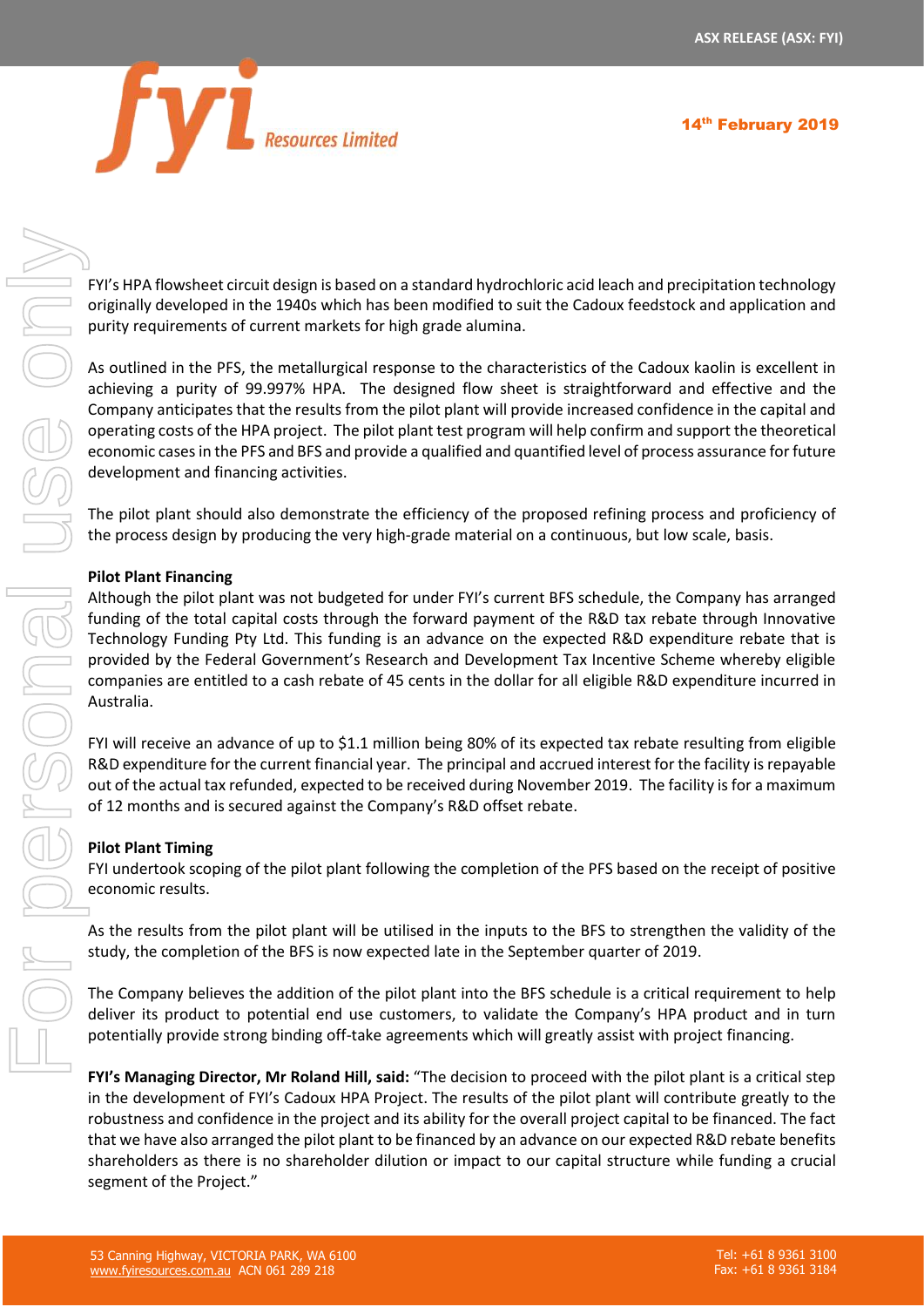14<sup>th</sup> February 2019



FYI's HPA project advantages include:

- Western Australian based and fully integrated strategy proactive and supportive project development jurisdiction
- Reliably and cheaply sourced inputs (ie power, water, hydrochloric acid etc)
- High quality mineral resource and reserves excellent chemistry, mineralogy and characteristics
- Long life mine plan (>50 years reserve)
- Straightforward and highly efficient flowsheet
- Low forecast industry capex
- Forecast lowest quartile operating costs
- First class project development team
- Strategy based on success of having achieved 99.997% HPA

### **For more information please contact:**

| <b>Roland Hill</b>              | <b>Simon Hinsley</b>           |
|---------------------------------|--------------------------------|
| <b>Managing Director</b>        | Investor & Media Relations     |
| Tel: 0414666178                 | Tel: 0401809653                |
| roland.hill@fyiresources.com.au | simon@nwrcommunications.com.au |

### **About FYI Resources Limited**

FYI is positioning itself to be a significant producer of high purity alumina (4N or HPA) in a rapidly developing LED, electric vehicle, smartphone and television screen as well as other associated high-tech product markets.

The foundation of FYI's HPA strategy is the superior quality aluminous clay (kaolin) deposit at Cadoux and the exceptional positive metallurgical response that the feedstock has to the Company's moderate temperature, atmospheric pressure and straightforward HCl flowsheet. The strategy's superior quality attributes combine resulting in world class HPA project potential.

In September 2018, FYI announced results of its Preliminary Feasibility Study ("PFS") for its Cadoux kaolin project in Western Australia. The PFS confirmed the Company's intention to become a predominant vertically-integrated, long life producer of high quality, sought after high purity alumina ("HPA").

Reflective of Cadoux's quality as a feedstock and the efficiency of the Company's innovative flowsheet, the PFS resulted in an leading industry economic outcomes that indicate the Project could produce up to 8,000 tonnes per annum of HPA with both low capital (US\$180m) and operating costs (US%6,467/t), delivering an NPV(10%) of US\$506 million for a 25-year project mine life from >50-year kaolin supply at an attractive IRR of 46%.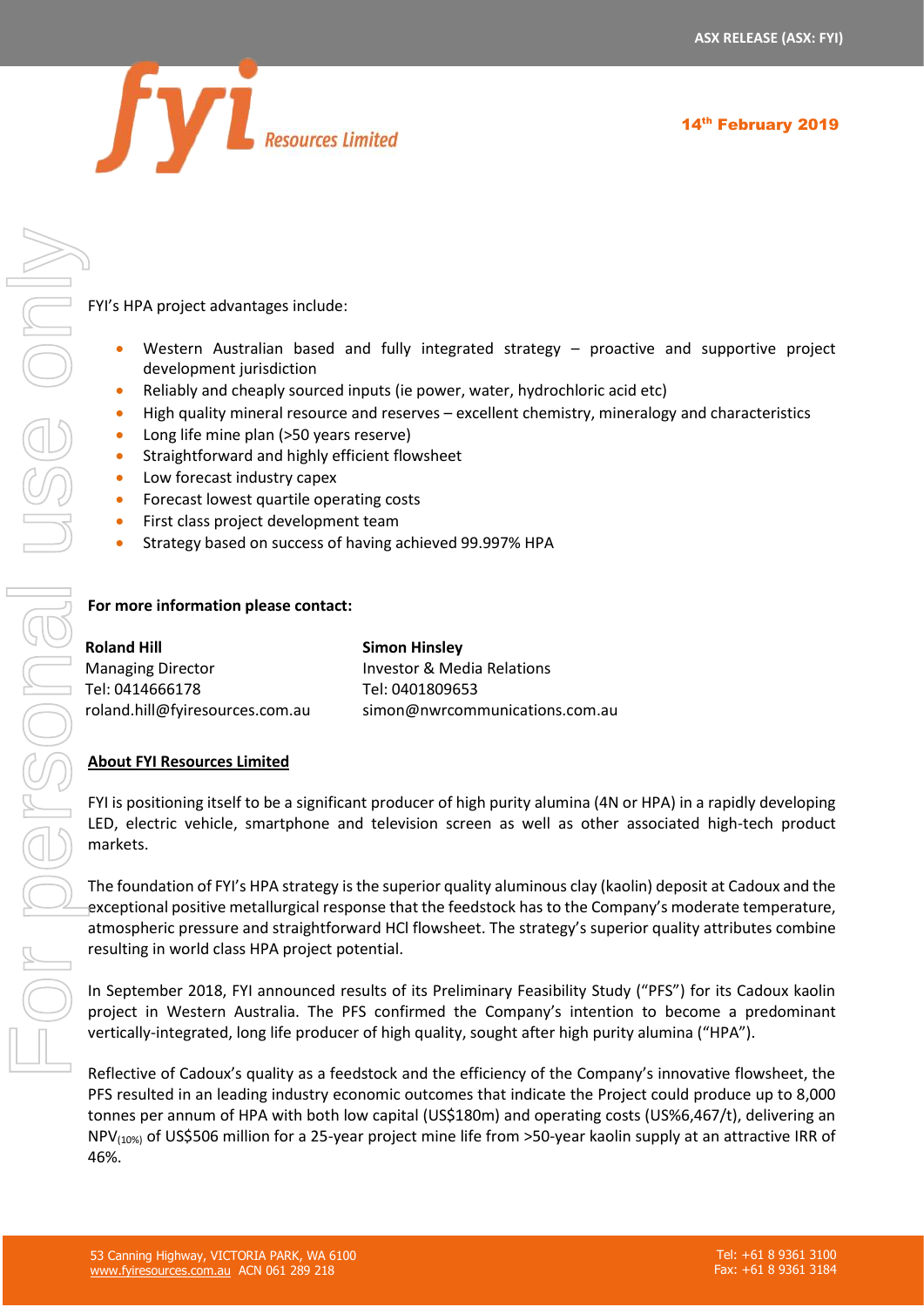



Pre-Feasibility Study highlights from September 2018

### **Competent Persons Statements**

### **Ore Reserves**

The information in this report that relates to Ore Reserves is based on information compiled by Mr. Steve Craig, who is a Fellow of the Australasian Institute of Mining and Metallurgy. Steve Craig is a full-time employee of Orelogy Consulting Pty Ltd and has sufficient experience relevant to the style of mineralisation and type of deposit under consideration and to the activity which they are undertaking to qualify as a Competent Person as defined in the 2012 Edition of the "Australasian Code for Reporting of Exploration Results, Mineral Resources and Ore Reserves". The information is extracted from the Ore Reserve announcement released 29 October 2018 and is available to view on the Company's website at [www.fyiresources.com.au](http://www.fyiresources.com.au/) .

### **Mineral Resources**

The information in this report that relates to Mineral Resources is based on information compiled by Mr Grant Louw, under the direction and supervision of Dr Andrew Scogings, who are both full-time employees of CSA Global. Dr Scogings is a Member of the Australasian Institute of Mining and Metallurgy and a Member of the Australian Institute of Geoscientists. He is a Registered Professional Geologist in Industrial Minerals. Dr Scogings has sufficient experience relevant to the style of mineralisation and type of deposit under consideration and to the activity which he is undertaking to qualify as Competent Person as defined in the 2012 Edition of the "Australasian Code for the Reporting of Exploration Results, Mineral Resources, and Ore Reserves". The information is extracted from the PFS announcement dated 25 September 2018 and is available to view on the Company's website at [www.fyiresources.com.au](http://www.fyiresources.com.au/) .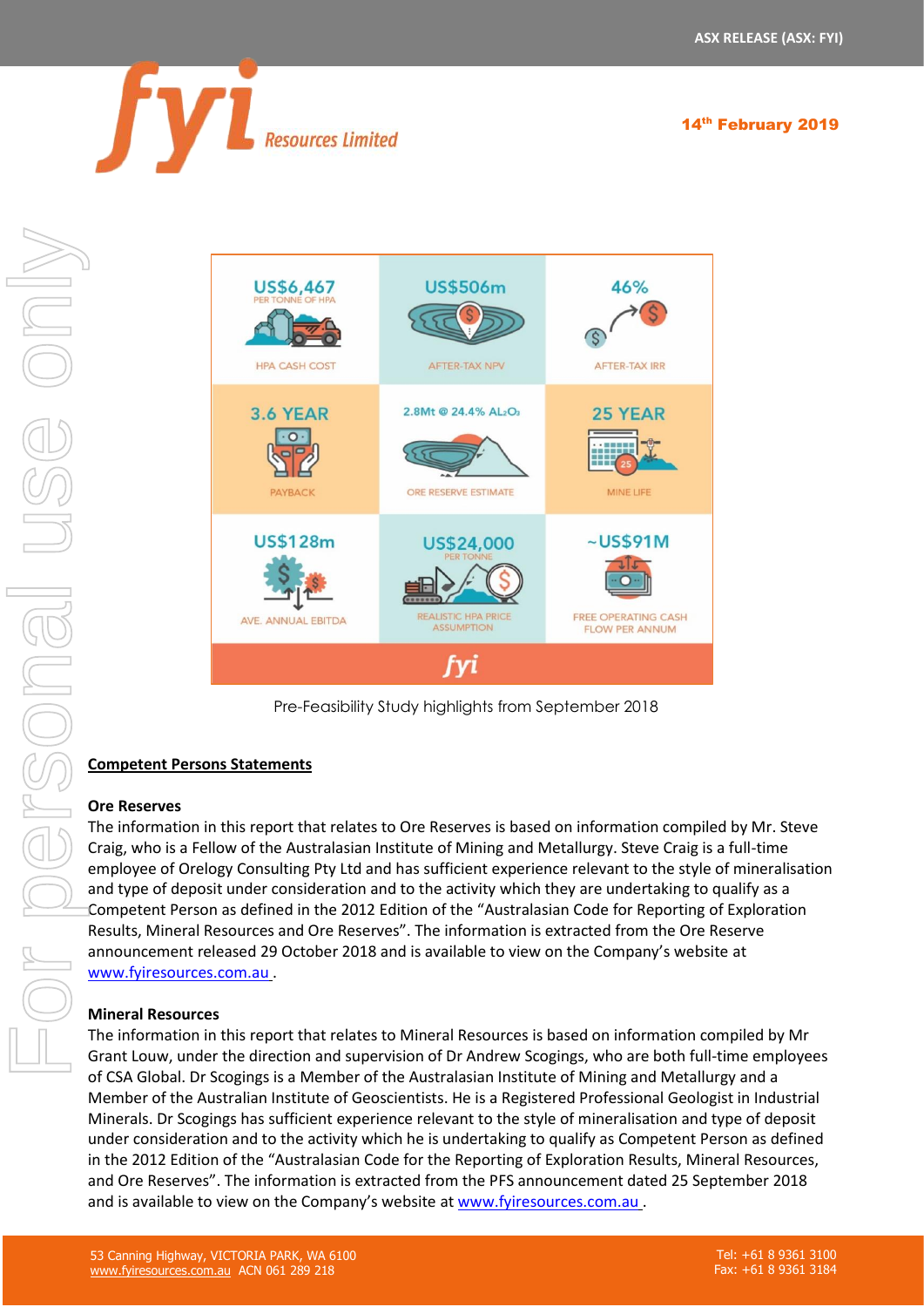

### **Metallurgy**

The information in this report that relates to metallurgy and metallurgical test work is based on information reviewed and compiled by Mr Daryl Evans, a Competent Person who is a Fellow of the Australian Institute of Mining and Metallurgy (AusIMM). Mr Evans is an employee of Independent Metallurgical Operations Pty Ltd, and is a contractor to FYI. Mr Evans has sufficient experience that is relevant to this style of processing and type of deposit under consideration, and to the activity that he has undertaken to qualify as a Competent Person as defined in the 2012 Edition of the "Australasian Code for the Reporting of Exploration Results, Mineral Resources and Ore Reserves". Announcements in respect to metallurgical results are available to view on the Company's website at [www.fyiresources.com.au](http://www.fyiresources.com.au/) .

The Company confirms that it is not aware of any new information or data that materially affects the information included in the original market announcements and that all material assumptions and technical parameters underpinning the findings in the relevant market announcements continue to apply and have not materially changed and that all material assumptions and technical parameters underpinning the estimate in the relevant market announcement continue to apply and have not materially changed. The Company confirms that the form and context in which the Competent Person's findings are presented have not been materially modified from the original announcement.

### **Cautionary Statement**

### **Substance of PFS**

The PFS referred to in this announcement is a study of the potential viability of the Cadoux Project. It has been undertaken to understand the technical and economic viability of the Project.

The PFS is based on the material assumptions outlined in the PFS announcement released to ASX on 25 September 2018 and summarised in the Summary of Material Assumptions and Modifying Factors description and tables (appendix 2 and 3) attached to the PFS document. These include assumptions about the availability of funding. While the Company considers all of the material assumptions to be based on reasonable grounds, there is no certainty that they will prove to be correct or that the range of outcomes indicated by this PFS will be achieved.

To achieve the range of outcomes indicated in the PFS funding in the order of US\$197 million will likely be required. Investors should note that there is no certainty that the Company will be able to raise the amount of funding when needed. It is also possible that such funding may only be available on terms that may be dilutive to or otherwise affect the value of the Company's existing shares.

It is also possible that the Company could pursue other "*value realisation*" strategies such as a sale, partial sale or joint venture of the Project. If it does, this could materially reduce the Company's proportionate ownership of the Project.

Given the uncertainties involved, investors should not make any investment decisions based solely on the